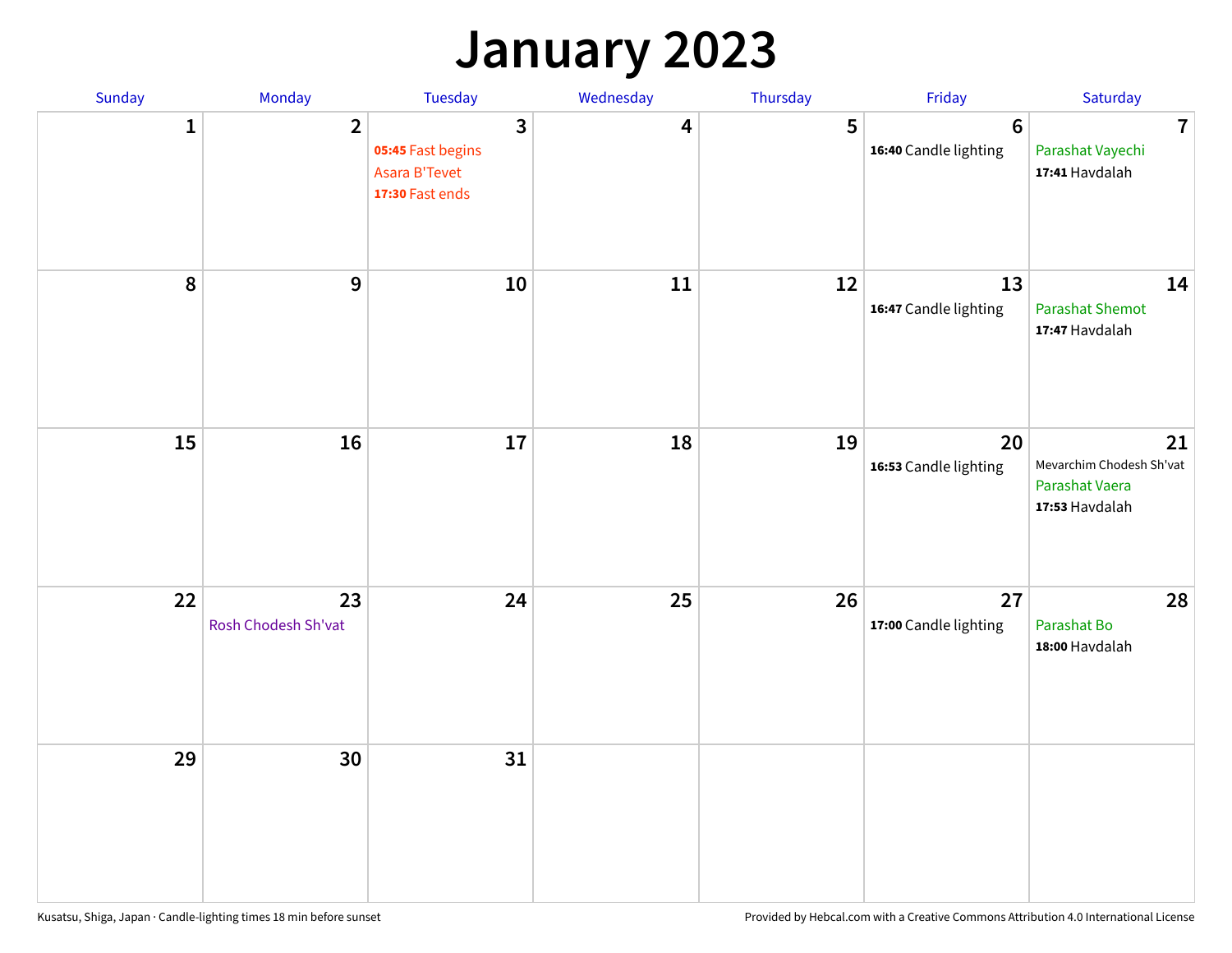# **February 2023**

| Sunday | Monday                        | Tuesday                 | Wednesday               | Thursday       | Friday                                  | Saturday                                                                                               |
|--------|-------------------------------|-------------------------|-------------------------|----------------|-----------------------------------------|--------------------------------------------------------------------------------------------------------|
|        |                               |                         | 1                       | $\overline{2}$ | $\overline{3}$<br>17:08 Candle lighting | $\overline{\mathbf{4}}$<br><b>Shabbat Shirah</b><br>Parashat Beshalach<br>18:06 Havdalah               |
| 5      | $6\phantom{1}6$<br>Tu BiShvat | $\overline{7}$          | 8                       | 9              | 10<br>17:15 Candle lighting             | 11<br>Parashat Yitro<br>18:13 Havdalah                                                                 |
| 12     | 13                            | 14                      | 15                      | 16             | 17<br>17:22 Candle lighting             | 18<br><b>Shabbat Shekalim</b><br>Mevarchim Chodesh Adar<br><b>Parashat Mishpatim</b><br>18:19 Havdalah |
| 19     | 20                            | 21<br>Rosh Chodesh Adar | 22<br>Rosh Chodesh Adar | 23             | 24<br>17:28 Candle lighting             | 25<br>Parashat Terumah<br>18:25 Havdalah                                                               |
| 26     | 27                            | 28                      |                         |                |                                         |                                                                                                        |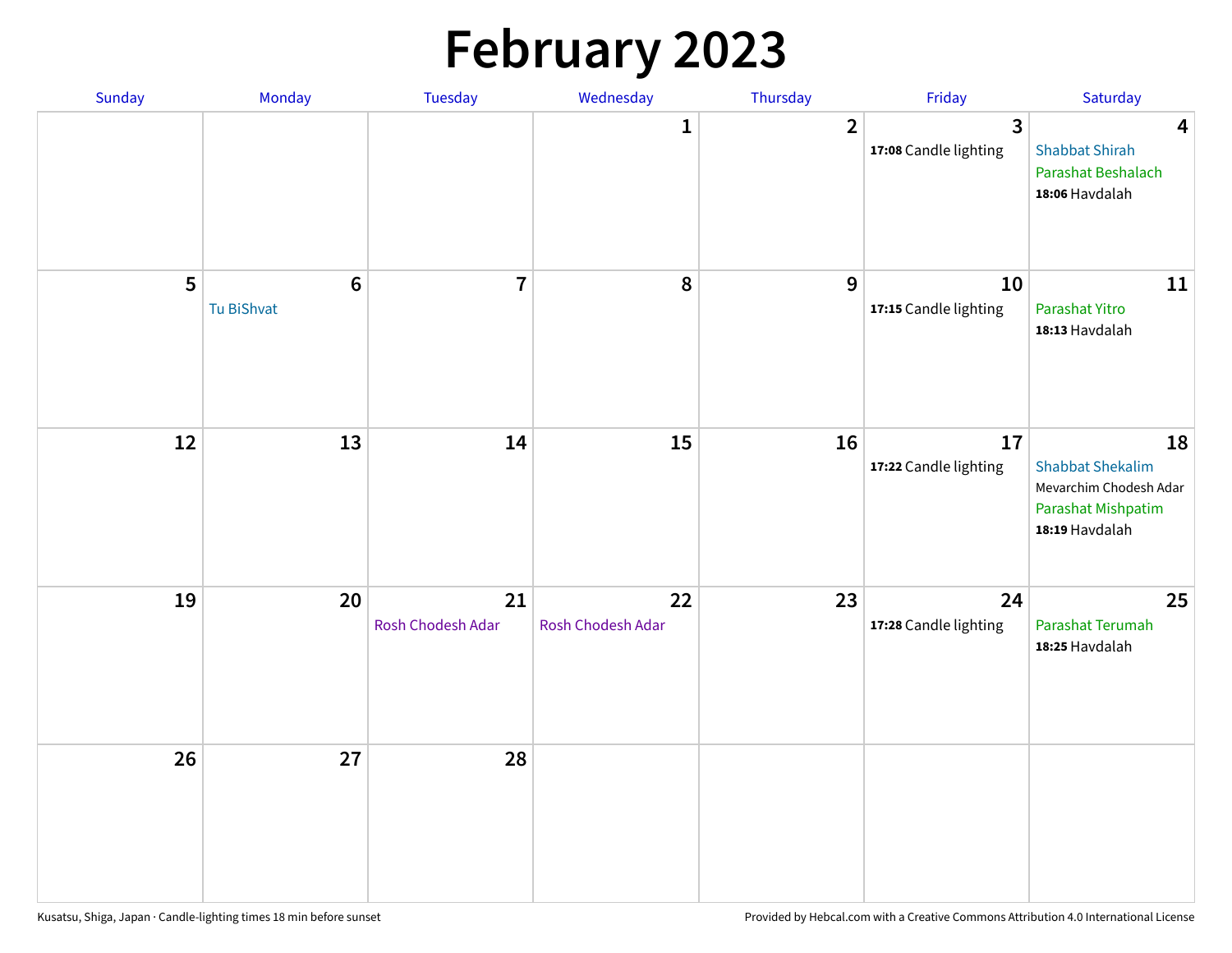### **March 2023**

| Sunday | Monday                                                                                               | Tuesday                 | Wednesday                 | Thursday                 | Friday                      | Saturday                                                                                                 |
|--------|------------------------------------------------------------------------------------------------------|-------------------------|---------------------------|--------------------------|-----------------------------|----------------------------------------------------------------------------------------------------------|
|        |                                                                                                      |                         | 1                         | $\overline{2}$           | 3<br>17:34 Candle lighting  | $\overline{\mathbf{4}}$<br><b>Shabbat Zachor</b><br>Parashat Tetzaveh<br>18:31 Havdalah                  |
| 5      | $6\phantom{a}$<br>05:06 Fast begins<br><b>Ta'anit Esther</b><br>18:26 Fast ends<br><b>Erev Purim</b> | $\overline{7}$<br>Purim | 8<br><b>Shushan Purim</b> | 9                        | 10<br>17:40 Candle lighting | 11<br><b>Shabbat Parah</b><br>Parashat Ki Tisa<br>18:37 Havdalah                                         |
| 12     | 13                                                                                                   | 14                      | 15                        | 16                       | 17<br>17:46 Candle lighting | 18<br><b>Shabbat HaChodesh</b><br>Mevarchim Chodesh Nisan<br>Parashat Vayakhel-Pekudei<br>18:43 Havdalah |
| 19     | 20                                                                                                   | 21                      | 22                        | 23<br>Rosh Chodesh Nisan | 24<br>17:52 Candle lighting | 25<br>Parashat Vayikra<br>18:49 Havdalah                                                                 |
| 26     | 27                                                                                                   | 28                      | 29                        | 30                       | 31<br>17:58 Candle lighting |                                                                                                          |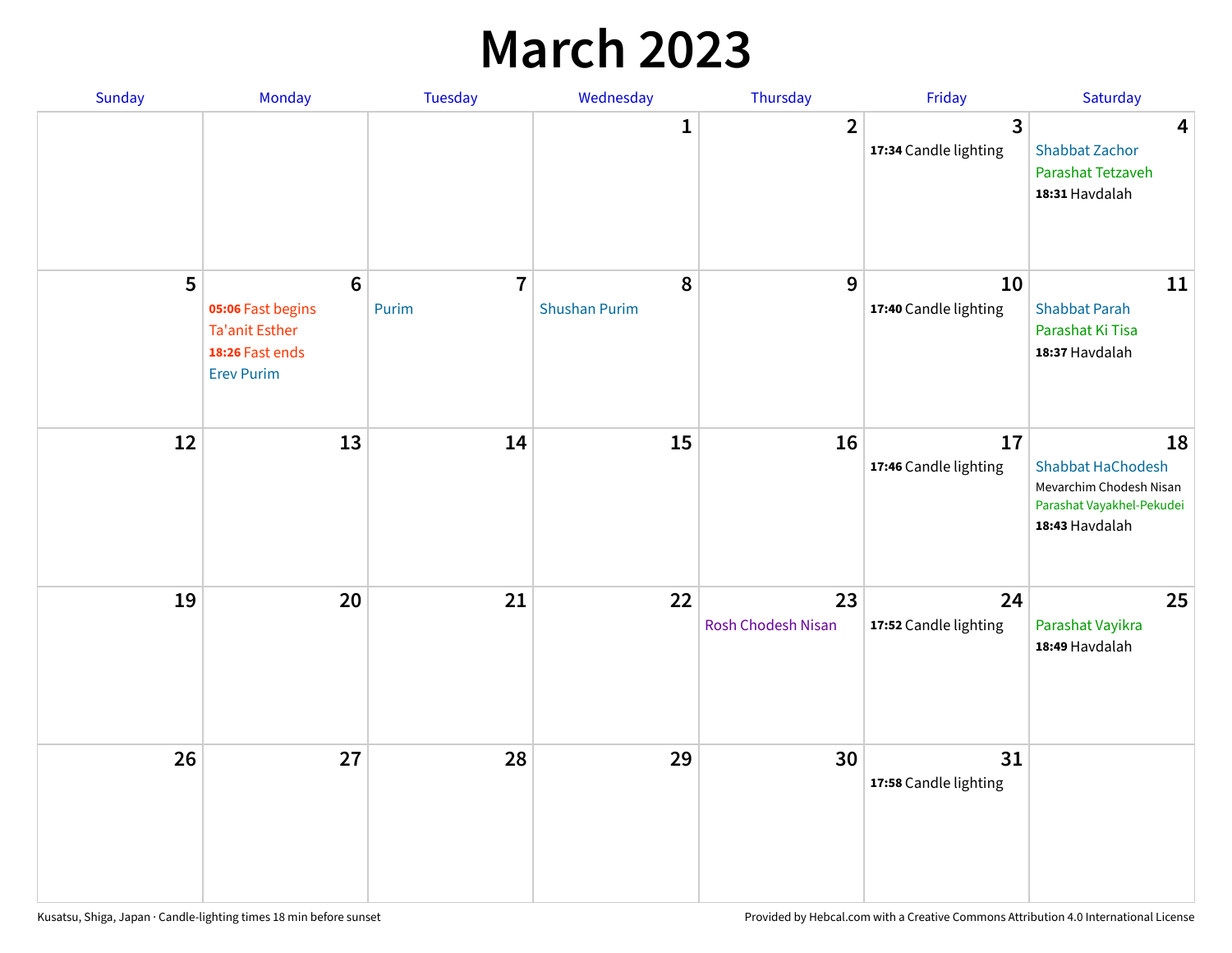## **April 2023**

| Sunday           | Monday          | <b>Tuesday</b>                            | Wednesday                                                                                   | Thursday                                 | Friday                                            | Saturday                                                                              |
|------------------|-----------------|-------------------------------------------|---------------------------------------------------------------------------------------------|------------------------------------------|---------------------------------------------------|---------------------------------------------------------------------------------------|
|                  |                 |                                           |                                                                                             |                                          |                                                   | 1<br><b>Shabbat HaGadol</b><br>Yom HaAliyah<br><b>Parashat Tzav</b><br>18:55 Havdalah |
| $\overline{2}$   | 3               | 4                                         | 5                                                                                           | $6\phantom{1}6$                          | $\overline{7}$                                    | 8                                                                                     |
|                  |                 |                                           | 04:23 Fast begins<br><b>Ta'anit Bechorot</b><br><b>Erev Pesach</b><br>18:02 Candle lighting | <b>Pesach I</b><br>18:59 Candle lighting | <b>Pesach II</b><br>18:03 Candle lighting         | Pesach III (CH"M)<br>19:01 Havdalah                                                   |
| 9                | 10              | 11                                        | 12                                                                                          | 13                                       | 14                                                | 15                                                                                    |
| Pesach IV (CH"M) | Pesach V (CH"M) | Pesach VI (CH"M)<br>18:06 Candle lighting | <b>Pesach VII</b><br>19:04 Candle lighting                                                  | <b>Pesach VIII</b><br>19:05 Havdalah     | 18:09 Candle lighting                             | Mevarchim Chodesh Iyyar<br>Parashat Shmini<br>19:07 Havdalah                          |
| 16               | 17              | 18<br>Yom HaShoah                         | 19                                                                                          | 20                                       | 21<br>Rosh Chodesh Iyyar<br>18:14 Candle lighting | 22<br>Rosh Chodesh Iyyar<br>Parashat Tazria-Metzora<br>19:13 Havdalah                 |
| 23               | 24              | 25<br>Yom HaZikaron                       | 26<br>Yom HaAtzma'ut                                                                        | 27                                       | 28<br>18:20 Candle lighting                       | 29<br>Parashat Achrei Mot-Kedoshim<br>19:20 Havdalah                                  |
| 30               |                 |                                           |                                                                                             |                                          |                                                   |                                                                                       |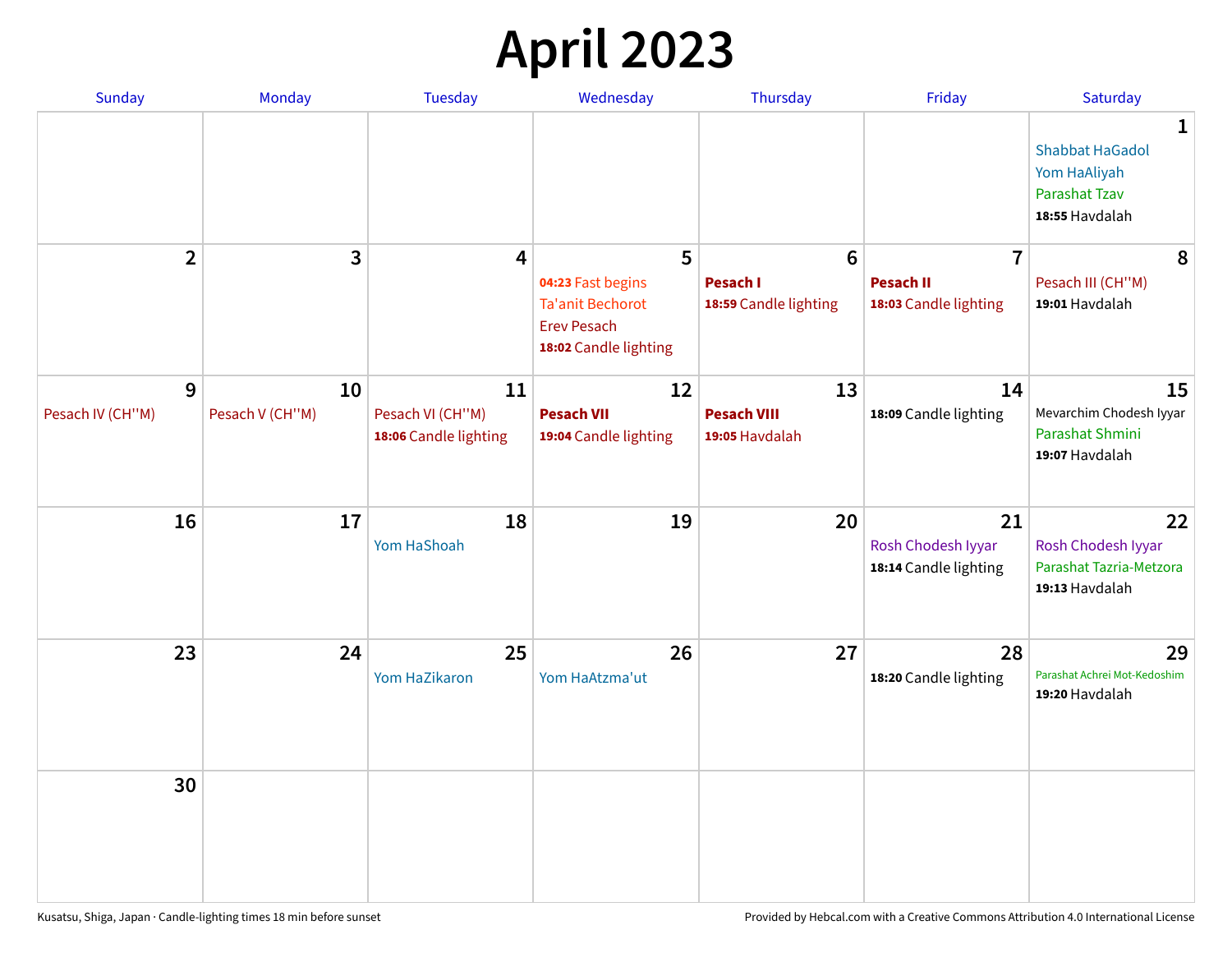#### **May 2023**

| Sunday                   | Monday       | Tuesday         | Wednesday               | Thursday                                           | Friday                                          | Saturday                                                             |
|--------------------------|--------------|-----------------|-------------------------|----------------------------------------------------|-------------------------------------------------|----------------------------------------------------------------------|
|                          | $\mathbf{1}$ | $\overline{2}$  | $\overline{\mathbf{3}}$ | $\overline{\mathbf{4}}$                            | 5<br>Pesach Sheni<br>18:26 Candle lighting      | $\boldsymbol{6}$<br><b>Parashat Emor</b><br>19:26 Havdalah           |
| $\overline{7}$           | $\pmb{8}$    | 9<br>Lag BaOmer | 10                      | 11                                                 | 12<br>18:31 Candle lighting                     | 13<br>Parashat Behar-Bechukotai<br>19:33 Havdalah                    |
| 14                       | 15           | 16              | $17\,$                  | 18                                                 | 19<br>Yom Yerushalayim<br>18:37 Candle lighting | 20<br>Mevarchim Chodesh Sivan<br>Parashat Bamidbar<br>19:39 Havdalah |
| 21<br>Rosh Chodesh Sivan | 22           | 23              | 24                      | 25<br><b>Erev Shavuot</b><br>18:41 Candle lighting | 26<br><b>Shavuot I</b><br>18:42 Candle lighting | 27<br><b>Shavuot II</b><br>19:45 Havdalah                            |
| 28                       | 29           | 30              | 31                      |                                                    |                                                 |                                                                      |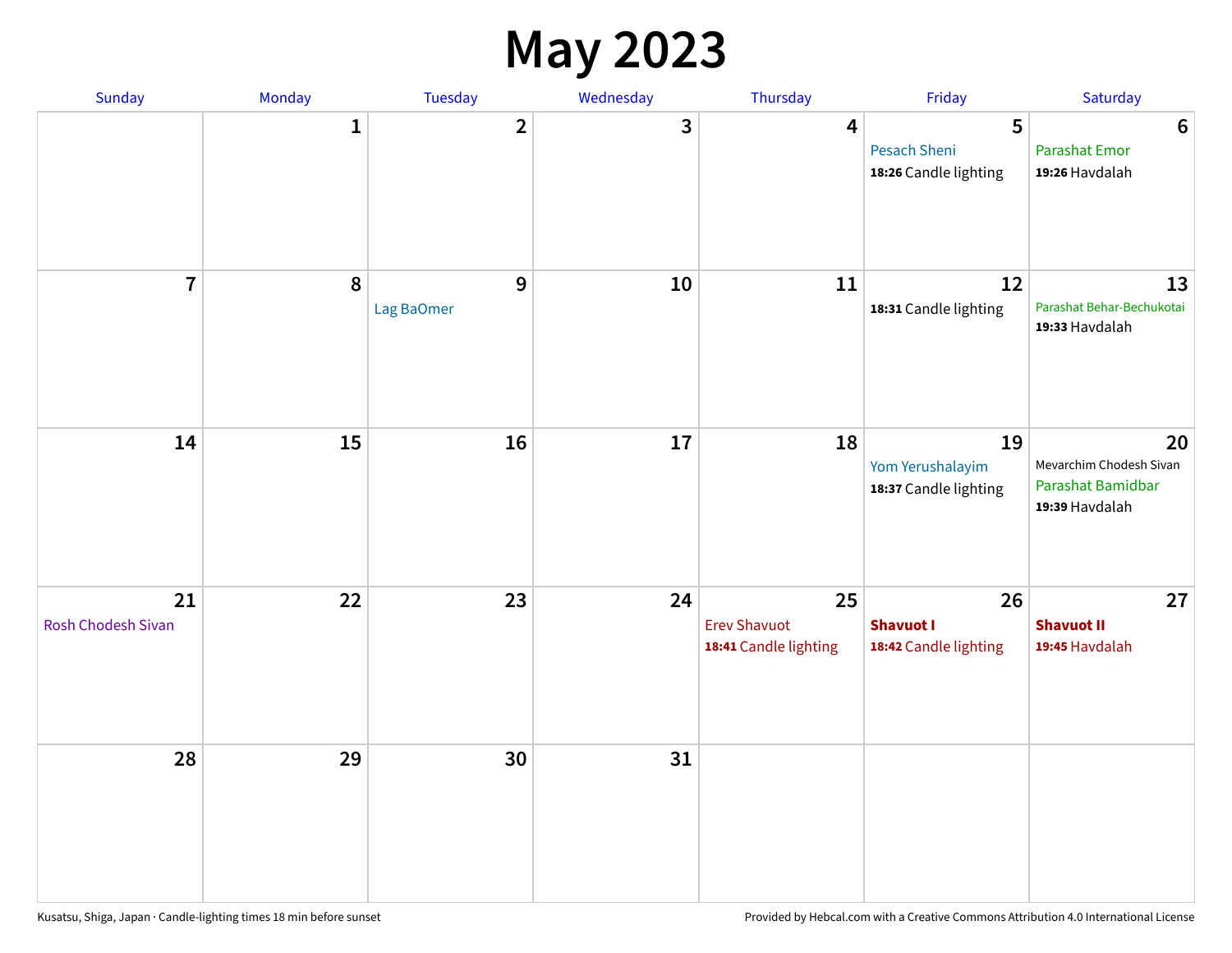#### **June 2023**

| Sunday                  | Monday                   | Tuesday                         | Wednesday      | Thursday    | Friday                                           | Saturday                                                            |
|-------------------------|--------------------------|---------------------------------|----------------|-------------|--------------------------------------------------|---------------------------------------------------------------------|
|                         |                          |                                 |                | $\mathbf 1$ | $\overline{\mathbf{2}}$<br>18:47 Candle lighting | $\overline{3}$<br>Parashat Nasso<br>19:50 Havdalah                  |
| $\overline{\mathbf{4}}$ | 5                        | $\bf 6$                         | $\overline{7}$ | 8           | 9<br>18:50 Candle lighting                       | 10<br>Parashat Beha'alotcha<br>19:54 Havdalah                       |
| ${\bf 11}$              | 12                       | 13                              | 14             | 15          | 16<br>18:53 Candle lighting                      | 17<br>Mevarchim Chodesh Tamuz<br>Parashat Sh'lach<br>19:57 Havdalah |
| 18                      | 19<br>Rosh Chodesh Tamuz | 20<br><b>Rosh Chodesh Tamuz</b> | 21             | 22          | 23<br>18:55 Candle lighting                      | 24<br>Parashat Korach<br>19:59 Havdalah                             |
| 25                      | 26                       | 27                              | 28             | 29          | 30<br>18:56 Candle lighting                      |                                                                     |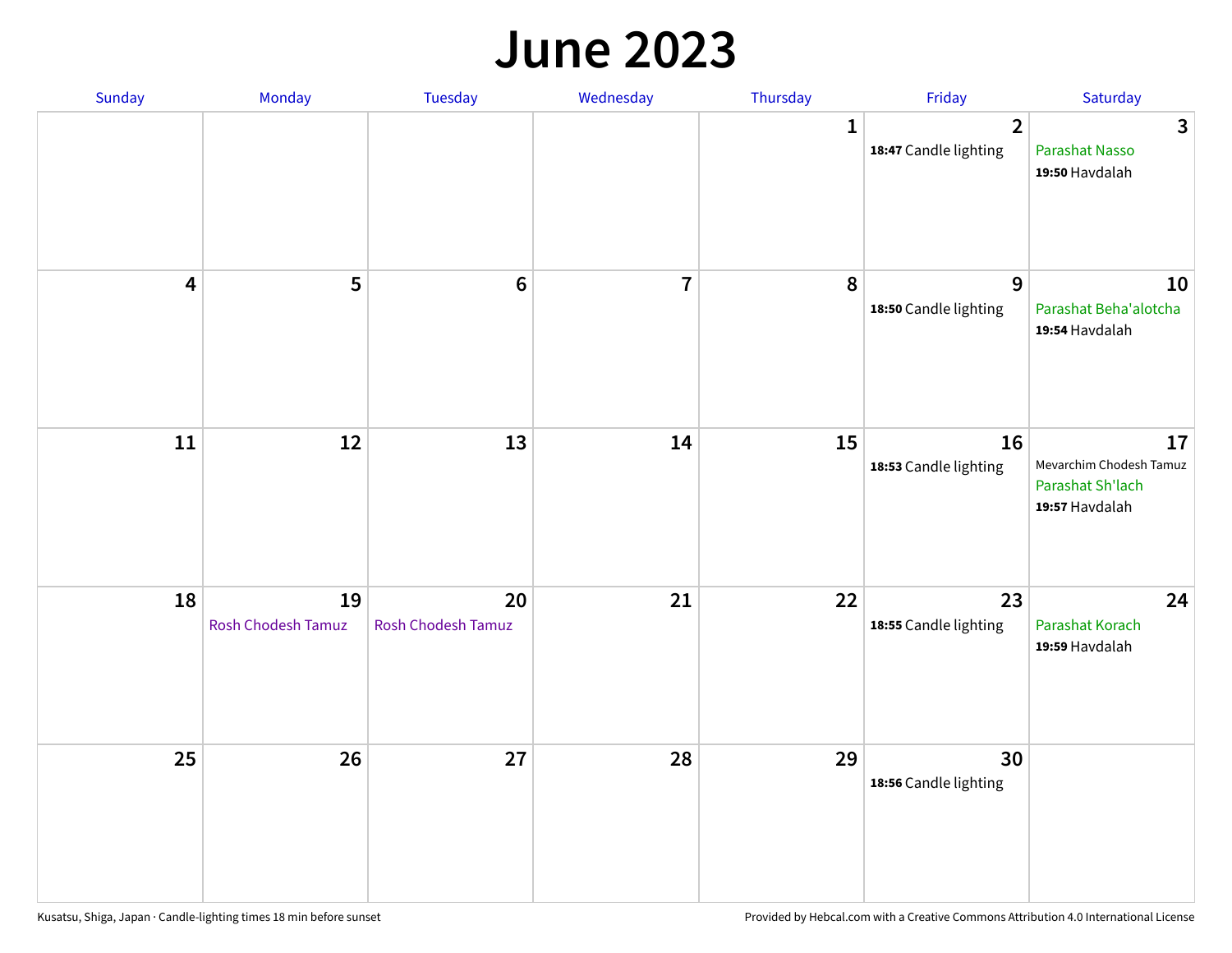## **July 2023**

| Sunday         | Monday       | <b>Tuesday</b>          | Wednesday                                   | Thursday                                                                      | Friday                                  | Saturday                                                              |
|----------------|--------------|-------------------------|---------------------------------------------|-------------------------------------------------------------------------------|-----------------------------------------|-----------------------------------------------------------------------|
|                |              |                         |                                             |                                                                               |                                         | $\mathbf 1$<br>Parashat Chukat-Balak<br>19:59 Havdalah                |
| $\overline{2}$ | $\mathbf{3}$ | $\overline{\mathbf{4}}$ | 5                                           | $6\phantom{1}6$<br>03:16 Fast begins<br><b>Tzom Tammuz</b><br>19:49 Fast ends | $\overline{7}$<br>18:55 Candle lighting | 8<br><b>Parashat Pinchas</b><br>19:57 Havdalah                        |
| 9              | 10           | 11                      | 12                                          | 13                                                                            | 14<br>18:53 Candle lighting             | 15<br>Mevarchim Chodesh Av<br>Parashat Matot-Masei<br>19:54 Havdalah  |
| 16             | 17           | 18                      | 19<br>Rosh Chodesh Av                       | 20                                                                            | 21<br>18:49 Candle lighting             | 22<br><b>Shabbat Chazon</b><br>Parashat Devarim<br>19:50 Havdalah     |
| 23             | 24           | 25                      | 26<br>19:04 Fast begins<br>Erev Tish'a B'Av | 27<br>Tish'a B'Av<br>19:38 Fast ends                                          | 28<br>18:44 Candle lighting             | 29<br><b>Shabbat Nachamu</b><br>Parashat Vaetchanan<br>19:44 Havdalah |
| 30             | 31           |                         |                                             |                                                                               |                                         |                                                                       |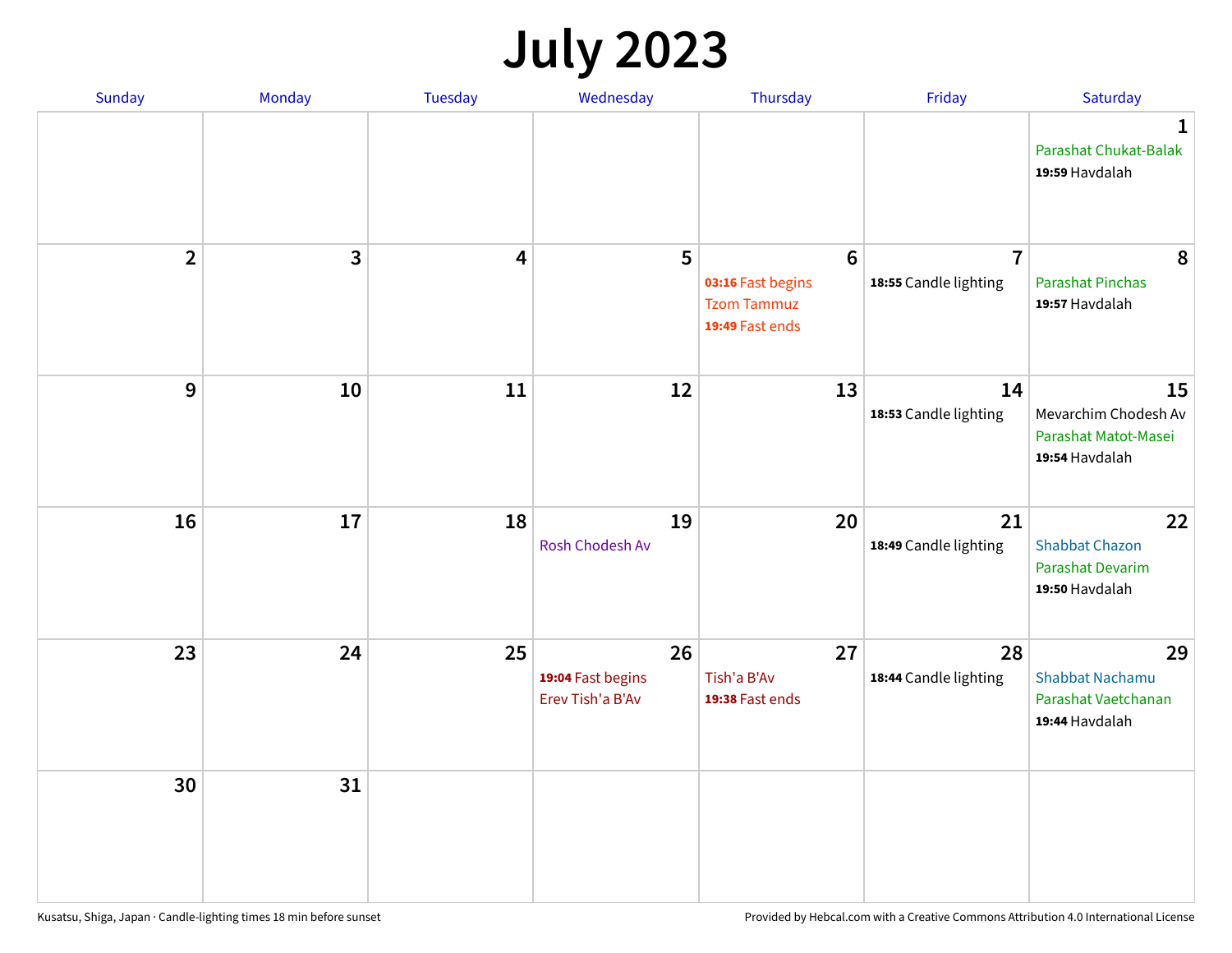# **August 2023**

| Sunday           | Monday         | Tuesday      | Wednesday                 | Thursday                | Friday                                                                     | Saturday                                                         |
|------------------|----------------|--------------|---------------------------|-------------------------|----------------------------------------------------------------------------|------------------------------------------------------------------|
|                  |                | $\mathbf{1}$ | $\overline{2}$<br>Tu B'Av | 3                       | $\overline{\mathbf{4}}$<br>18:38 Candle lighting                           | 5<br><b>Parashat Eikev</b><br>19:37 Havdalah                     |
| $\boldsymbol{6}$ | $\overline{7}$ | 8            | 9                         | 10                      | $11\,$<br>18:31 Candle lighting                                            | 12<br>Mevarchim Chodesh Elul<br>Parashat Re'eh<br>19:29 Havdalah |
| 13               | 14             | 15           | 16                        | 17<br>Rosh Chodesh Elul | 18<br>Rosh Hashana LaBehemot<br>Rosh Chodesh Elul<br>18:23 Candle lighting | 19<br><b>Parashat Shoftim</b><br>19:20 Havdalah                  |
| 20               | 21             | 22           | 23                        | 24                      | 25<br>18:15 Candle lighting                                                | 26<br>Parashat Ki Teitzei<br>19:11 Havdalah                      |
| 27               | 28             | 29           | 30                        | 31                      |                                                                            |                                                                  |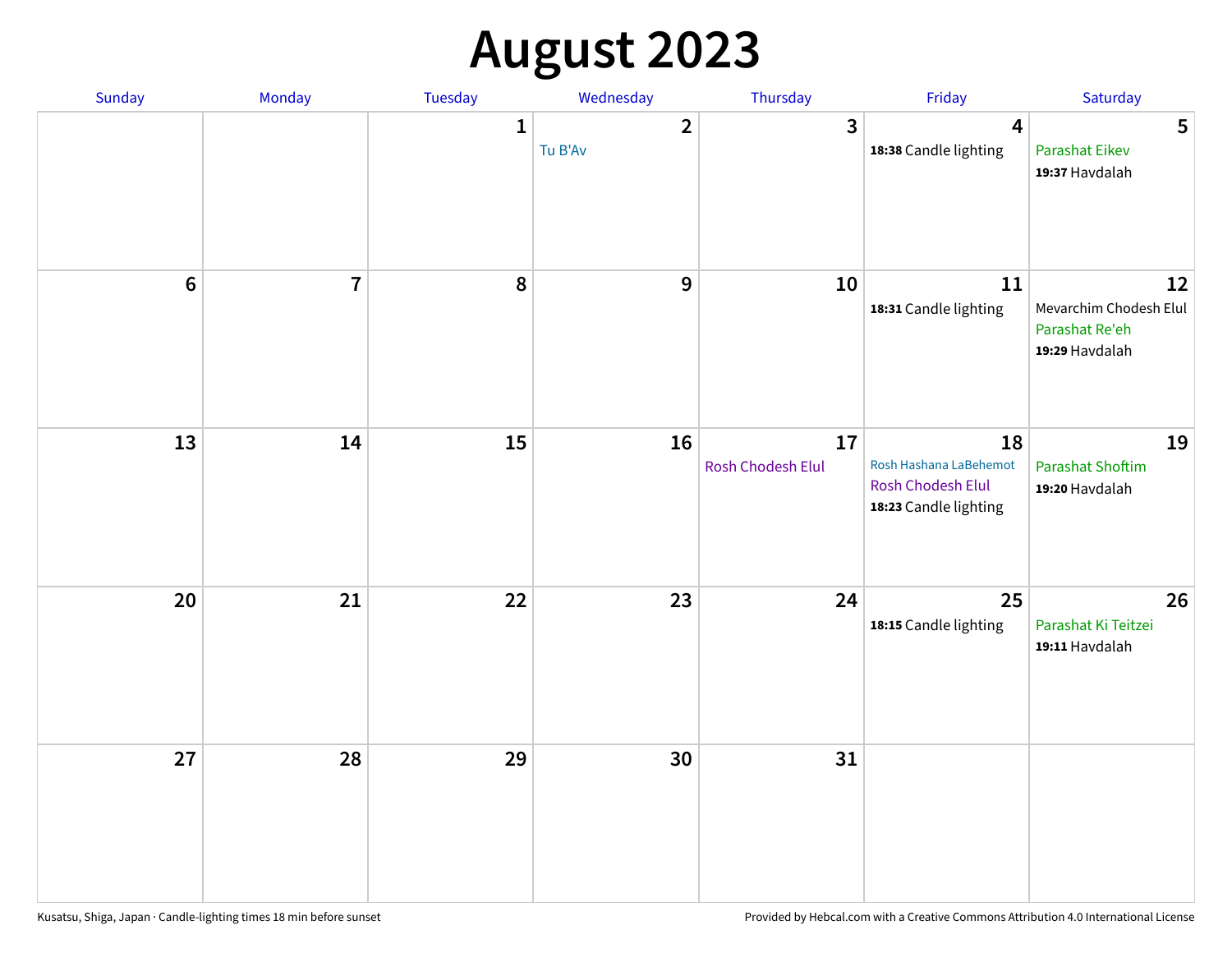## **September 2023**

| Sunday                                                | Monday                                                             | Tuesday | Wednesday      | Thursday       | Friday                                            | Saturday                                                            |
|-------------------------------------------------------|--------------------------------------------------------------------|---------|----------------|----------------|---------------------------------------------------|---------------------------------------------------------------------|
|                                                       |                                                                    |         |                |                | 1<br>18:05 Candle lighting                        | $\overline{2}$<br>Parashat Ki Tavo<br>19:01 Havdalah                |
| 3                                                     | $\overline{\mathbf{4}}$                                            | 5       | $6\phantom{1}$ | $\overline{7}$ | 8<br>17:56 Candle lighting                        | 9<br>Leil Selichot<br>Parashat Nitzavim-Vayeilech<br>18:51 Havdalah |
| 10                                                    | 11                                                                 | 12      | 13             | 14             | 15<br>Erev Rosh Hashana<br>17:46 Candle lighting  | 16<br>Rosh Hashana 5784<br>18:40 Candle lighting                    |
| 17<br><b>Rosh Hashana II</b><br>18:39 Havdalah        | 18<br>04:26 Fast begins<br><b>Tzom Gedaliah</b><br>18:30 Fast ends | 19      | 20             | 21             | 22<br>17:36 Candle lighting                       | 23<br><b>Shabbat Shuva</b><br>Parashat Ha'Azinu<br>18:30 Havdalah   |
| 24<br><b>Erev Yom Kippur</b><br>17:33 Candle lighting | 25<br><b>Yom Kippur</b><br>18:27 Havdalah                          | 26      | 27             | 28             | 29<br><b>Erev Sukkot</b><br>17:26 Candle lighting | 30<br>Sukkot I<br>18:20 Candle lighting                             |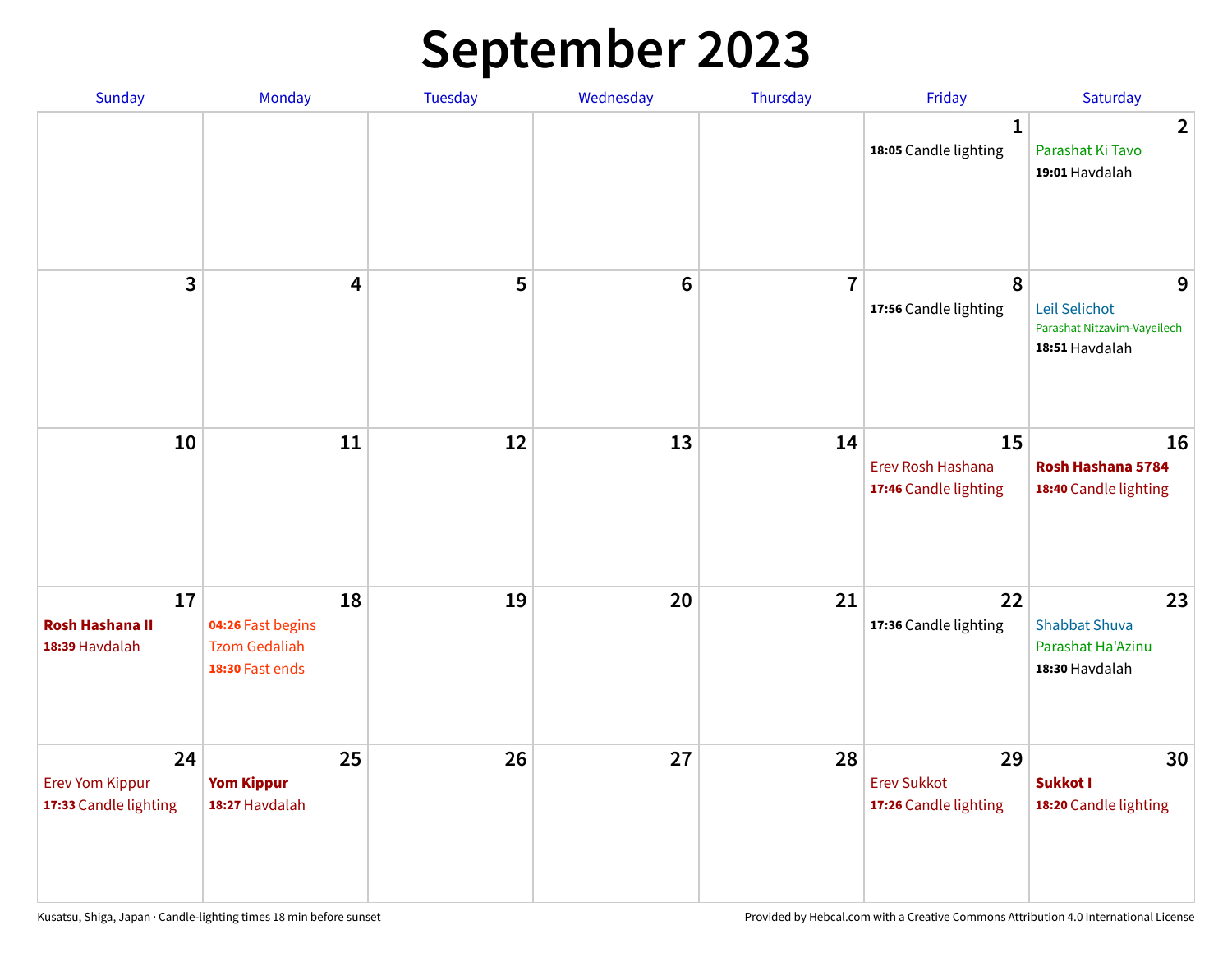### **October 2023**

| Sunday                                             | Monday                              | <b>Tuesday</b>        | Wednesday                         | Thursday              | Friday                                                               | Saturday                                                                       |
|----------------------------------------------------|-------------------------------------|-----------------------|-----------------------------------|-----------------------|----------------------------------------------------------------------|--------------------------------------------------------------------------------|
| $\mathbf{1}$<br><b>Sukkot II</b><br>18:19 Havdalah | $\overline{2}$<br>Sukkot III (CH"M) | 3<br>Sukkot IV (CH"M) | $\overline{4}$<br>Sukkot V (CH"M) | 5<br>Sukkot VI (CH"M) | $6\phantom{1}$<br>Sukkot VII (Hoshana Raba)<br>17:16 Candle lighting | $\overline{\mathbf{7}}$<br><b>Shmini Atzeret</b><br>18:10 Candle lighting      |
| 8<br><b>Simchat Torah</b><br>18:09 Havdalah        | 9                                   | 10                    | 11                                | 12                    | 13<br>17:06 Candle lighting                                          | 14<br>Mevarchim Chodesh Cheshvan<br><b>Parashat Bereshit</b><br>18:01 Havdalah |
| 15<br>Rosh Chodesh Cheshvan                        | 16<br>Rosh Chodesh Cheshvan         | 17                    | 18                                | 19                    | 20<br>16:57 Candle lighting                                          | 21<br>Parashat Noach<br>17:53 Havdalah                                         |
| 22<br>Yom HaAliyah School Observance               | 23                                  | 24                    | 25                                | 26                    | 27<br>16:49 Candle lighting                                          | 28<br>Parashat Lech-Lecha<br>17:45 Havdalah                                    |
| 29                                                 | 30                                  | 31                    |                                   |                       |                                                                      |                                                                                |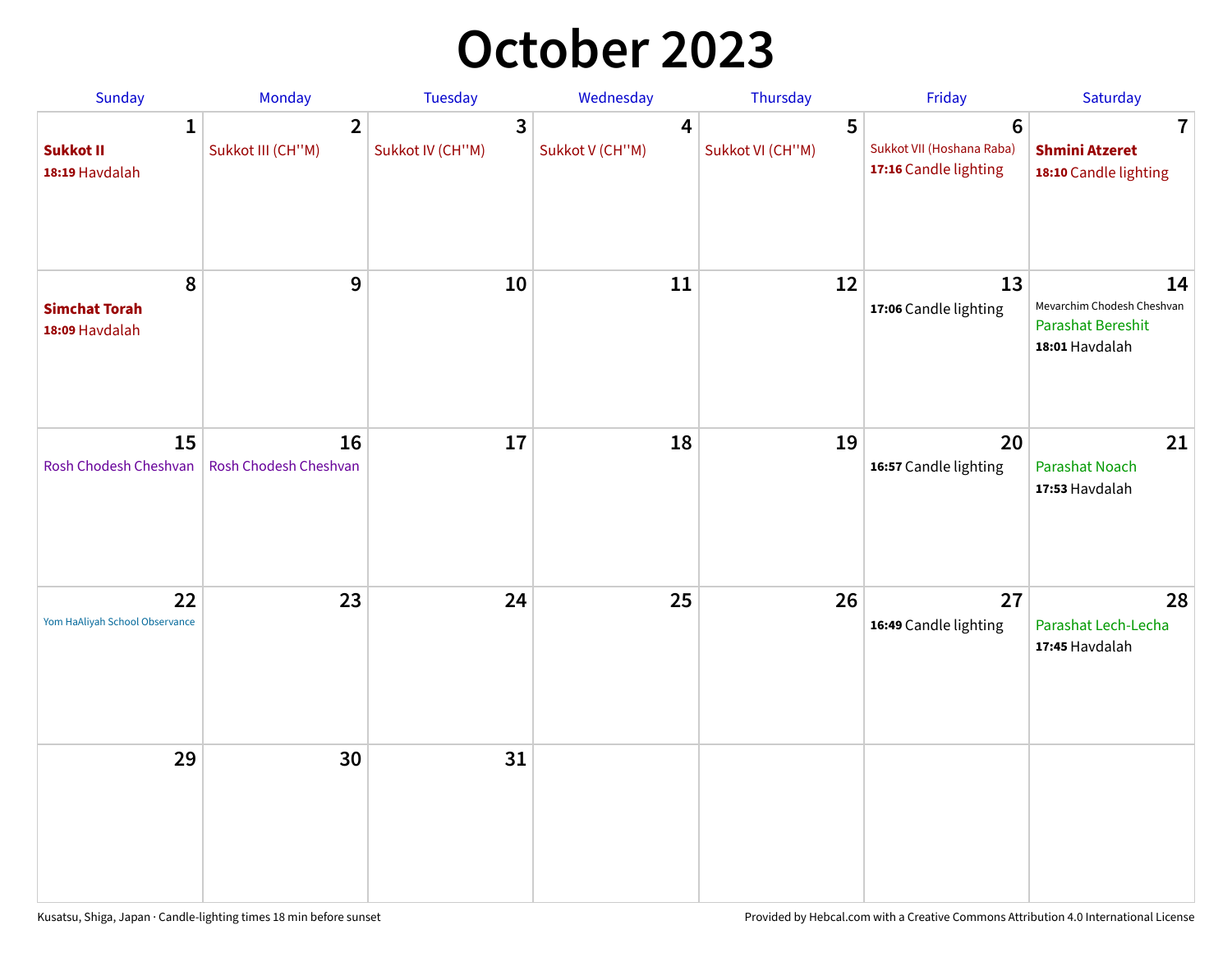#### **November 2023**

| Sunday | Monday          | Tuesday                   | Wednesday | Thursday       | Friday                      | Saturday                                                                 |
|--------|-----------------|---------------------------|-----------|----------------|-----------------------------|--------------------------------------------------------------------------|
|        |                 |                           | 1         | $\overline{2}$ | 3<br>16:42 Candle lighting  | $\overline{\mathbf{4}}$<br>Parashat Vayera<br>17:39 Havdalah             |
| 5      | $6\phantom{1}6$ | $\overline{1}$            | 8         | 9              | 10<br>16:36 Candle lighting | 11<br>Mevarchim Chodesh Kislev<br>Parashat Chayei Sara<br>17:33 Havdalah |
| 12     | 13<br>Sigd      | 14<br>Rosh Chodesh Kislev | 15        | 16             | 17<br>16:31 Candle lighting | 18<br><b>Parashat Toldot</b><br>17:29 Havdalah                           |
| 19     | 20              | 21                        | 22        | 23             | 24<br>16:28 Candle lighting | 25<br>Parashat Vayetzei<br>17:26 Havdalah                                |
| 26     | 27              | 28                        | 29        | 30             |                             |                                                                          |